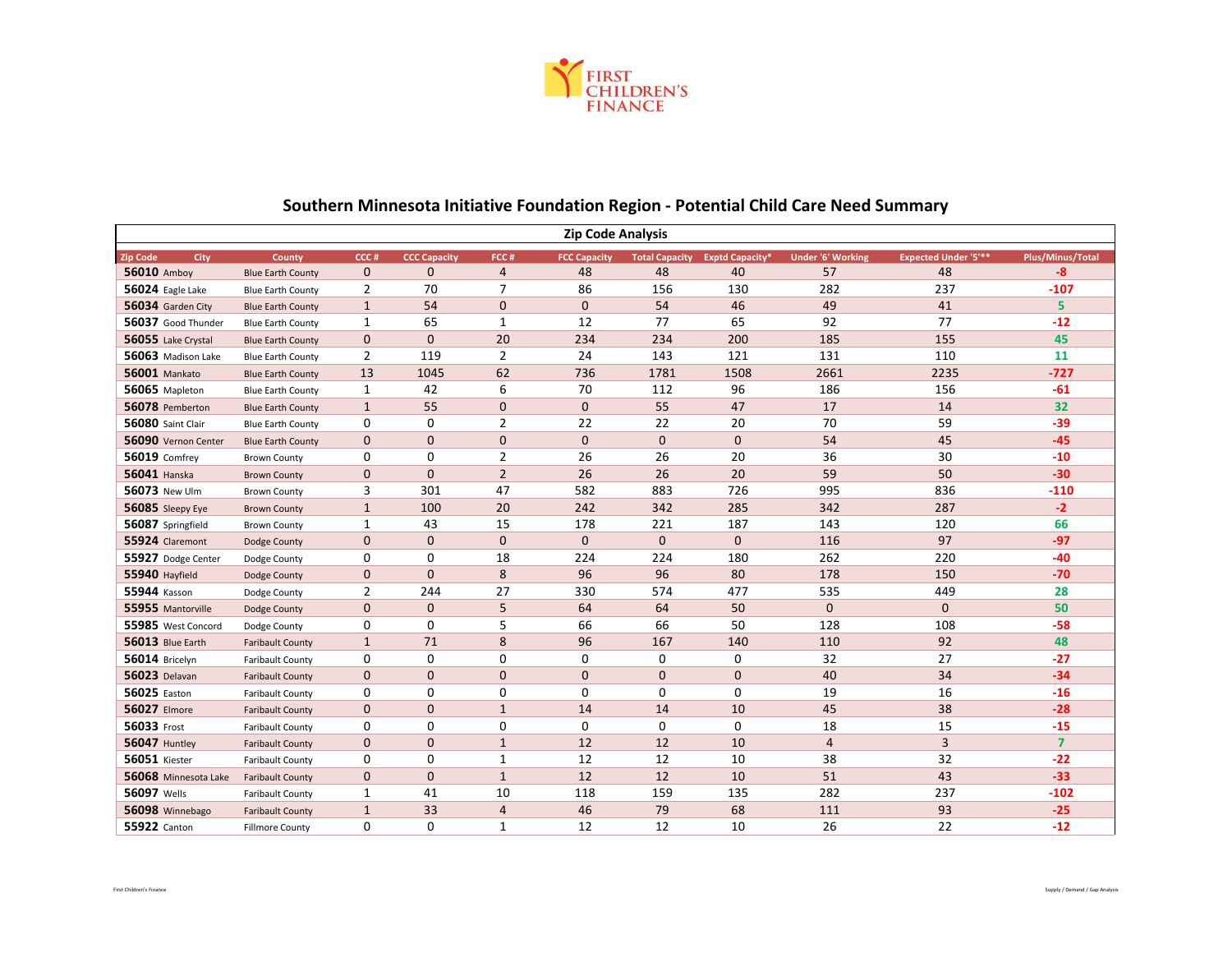

| 55923 Chatfield      | <b>Fillmore County</b> | $\mathbf{1}$   | 49           | 12             | 134            | 183          | 162          | 264  | 222 | $-60$        |
|----------------------|------------------------|----------------|--------------|----------------|----------------|--------------|--------------|------|-----|--------------|
| 55935 Fountain       | <b>Fillmore County</b> | 0              | $\mathbf 0$  | $\mathbf 0$    | 0              | 0            | $\mathbf 0$  | 51   | 43  | $-43$        |
| <b>55939 Harmony</b> | <b>Fillmore County</b> | $\mathbf{1}$   | 99           | $\overline{2}$ | 24             | 123          | 104          | 88   | 74  | 30           |
| 55949 Lanesboro      | <b>Fillmore County</b> | $\mathbf{1}$   | 141          | $\mathbf{1}$   | 10             | 151          | 130          | 71   | 60  | 70           |
| <b>55954 Mabel</b>   | <b>Fillmore County</b> | $\mathbf{0}$   | $\Omega$     | 5              | 56             | 56           | 50           | 55   | 46  | 4            |
| 55961 Ostrander      | <b>Fillmore County</b> | 0              | 0            | 0              | 0              | $\mathbf 0$  | 0            | 10   | 8   | $-8$         |
| 55962 Peterson       | <b>Fillmore County</b> | $\mathbf 0$    | $\mathbf{0}$ | $\mathbf 0$    | 0              | $\mathbf{0}$ | $\mathbf 0$  | 25   | 21  | $-21$        |
| <b>55965</b> Preston | <b>Fillmore County</b> | $\mathbf{1}$   | 80           | 0              | 0              | 80           | 68           | 142  | 119 | $-51$        |
| 55971 Rushford       | <b>Fillmore County</b> | $\mathbf{1}$   | 72           | 8              | 94             | 166          | 141          | 186  | 156 | $-15$        |
| 55975 Spring Valley  | <b>Fillmore County</b> | 0              | 0            | 9              | 106            | 106          | 90           | 239  | 201 | $-111$       |
| 55990 Wykoff         | <b>Fillmore County</b> | $\mathbf 0$    | $\mathbf{0}$ | $\overline{2}$ | 24             | 24           | 20           | 25   | 21  | $-1$         |
| 56007 Albert Lea     | Freeborn County        | $\overline{2}$ | 205          | 43             | 520            | 725          | 604          | 1094 | 919 | $-315$       |
| 56009 Alden          | Freeborn County        | $\mathbf 0$    | $\mathbf{0}$ | 3              | 38             | 38           | 30           | 58   | 49  | $-19$        |
| 56016 Clarks Grove   | Freeborn County        | 0              | $\mathbf 0$  | $\overline{2}$ | 22             | 22           | 20           | 26   | 22  | $-2$         |
| <b>56020</b> Conger  | Freeborn County        | $\mathbf 0$    | 0            | $\mathbf{0}$   | 0              | $\mathbf{0}$ | $\mathbf 0$  | 13   | 11  | $-11$        |
| 56029 Emmons         | Freeborn County        | 0              | 0            | $\mathbf{1}$   | 14             | 14           | 10           | 52   | 44  | $-34$        |
| 56032 Freeborn       | Freeborn County        | $\mathbf 0$    | $\mathbf{0}$ | $\mathbf{1}$   | 10             | 10           | 10           | 22   | 18  | $-8$         |
| <b>56035</b> Geneva  | Freeborn County        | 0              | 0            | 1              | 12             | 12           | 10           | 36   | 30  | $-20$        |
| 56036 Glenville      | Freeborn County        | $\mathbf 0$    | $\mathbf{0}$ | $\overline{2}$ | 24             | 24           | 20           | 124  | 104 | $-84$        |
| 56042 Hartland       | Freeborn County        | 0              | 0            | $\mathbf{1}$   | 12             | 12           | 10           | 11   | 9   | $\mathbf{1}$ |
| <b>56043 Hayward</b> | Freeborn County        | $\mathbf 0$    | $\Omega$     | $\mathbf{0}$   | $\overline{0}$ | $\mathbf{0}$ | $\mathbf{0}$ | 37   | 31  | $-31$        |
| 56045 Hollandale     | Freeborn County        | 0              | 0            | $\mathbf{1}$   | 10             | 10           | 10           | 65   | 55  | $-45$        |
| 56089 Twin Lakes     | <b>Freeborn County</b> | $\mathbf 0$    | $\mathbf{0}$ | $\mathbf{1}$   | 10             | 10           | 10           | 11   | 9   | $\mathbf{1}$ |
| 55009 Cannon Falls   | Goodhue County         | $\mathbf{1}$   | 78           | 14             | 166            | 244          | 206          | 379  | 318 | $-112$       |
| 55018 Dennison       | Goodhue County         | $\mathbf 0$    | $\mathbf{0}$ | $\mathbf{1}$   | 12             | 12           | 10           | 128  | 108 | $-98$        |
| 55026 Frontenac      | Goodhue County         | 0              | $\mathbf 0$  | 0              | 0              | $\mathbf 0$  | 0            | 3    | 3   | $-3$         |
| <b>55027</b> Goodhue | Goodhue County         | $\mathbf 0$    | $\Omega$     | 9              | 106            | 106          | 90           | 241  | 202 | $-112$       |
| 55946 Kenyon         | Goodhue County         | 0              | $\mathbf 0$  | 5              | 62             | 62           | 50           | 157  | 132 | $-82$        |
| 55963 Pine Island    | Goodhue County         | $\mathbf{0}$   | $\mathbf{0}$ | 17             | 196            | 196          | 170          | 192  | 161 | 9            |
| 55066 Red Wing       | Goodhue County         | 5              | 335          | 25             | 290            | 625          | 535          | 856  | 719 | $-184$       |
| 55983 Wanamingo      | Goodhue County         | $\mathbf 0$    | $\mathbf 0$  | 6              | 64             | 64           | 60           | 115  | 97  | $-37$        |
| 55089 Welch          | Goodhue County         | 0              | 0            | 0              | 0              | $\mathbf 0$  | $\mathbf 0$  | 58   | 49  | $-49$        |
| 55992 Zumbrota       | Goodhue County         | $\mathbf{1}$   | 30           | 14             | 164            | 194          | 166          | 399  | 335 | $-170$       |
| 55919 Brownsville    | <b>Houston County</b>  | 0              | $\mathbf 0$  | $\overline{2}$ | 22             | 22           | 20           | 46   | 39  | $-19$        |
| 55921 Caledonia      | <b>Houston County</b>  | $\mathbf{1}$   | 99           | 15             | 166            | 265          | 234          | 199  | 167 | 67           |
| 55931 Eitzen         | <b>Houston County</b>  | 0              | 0            | $\mathbf{1}$   | 12             | 12           | 10           | 22   | 18  | -8           |
| 55941 Hokah          | <b>Houston County</b>  | $\mathbf 0$    | 0            | 3              | 30             | 30           | 30           | 28   | 24  | 6            |
| 55943 Houston        | <b>Houston County</b>  | 0              | 0            | $\overline{7}$ | 78             | 78           | 70           | 215  | 181 | $-111$       |
| 55947 La Crescent    | <b>Houston County</b>  | 3              | 122          | 13             | 144            | 266          | 234          | 383  | 322 | $-88$        |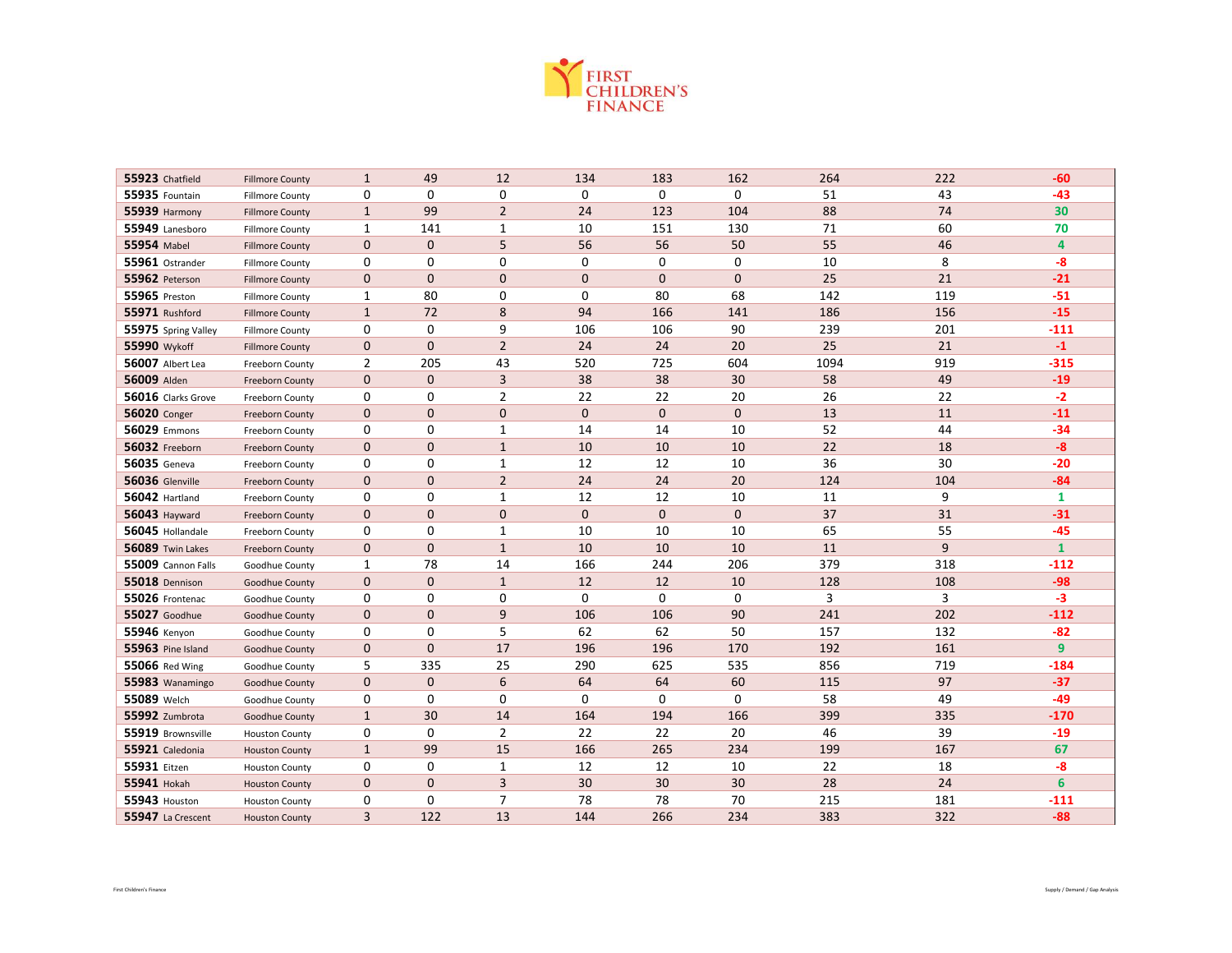

| 55974 Spring Grove     | <b>Houston County</b>  | 1              | 82             | 5              | 62           | 144          | 120          | 83             | 70             | 50             |
|------------------------|------------------------|----------------|----------------|----------------|--------------|--------------|--------------|----------------|----------------|----------------|
| 56017 Cleveland        | Le Sueur County        | $\mathbf 0$    | $\mathbf{0}$   | $\overline{2}$ | 22           | 22           | 20           | 87             | 73             | $-53$          |
| <b>56028 Elysian</b>   | Le Sueur County        | 0              | 0              | $\overline{2}$ | 24           | 24           | 20           | 72             | 60             | $-40$          |
| <b>56050 Kasota</b>    | Le Sueur County        | $\mathbf 0$    | $\mathbf{0}$   | $\mathbf{1}$   | 14           | 14           | 10           | 81             | 68             | $-58$          |
| 56052 Kilkenny         | Le Sueur County        | 0              | 0              | $\mathbf 0$    | 0            | $\mathbf{0}$ | $\mathbf 0$  | 28             | 24             | $-24$          |
| <b>56057</b> Le Center | Le Sueur County        | $\mathbf 0$    | $\mathbf{0}$   | 20             | 242          | 242          | 200          | 346            | 291            | $-91$          |
| <b>56058</b> Le Sueur  | Le Sueur County        | 0              | 0              | 19             | 244          | 244          | 190          | 205            | 172            | 18             |
| 56069 Montgomery       | Le Sueur County        | $\mathbf{1}$   | 20             | 12             | 146          | 166          | 137          | 189            | 159            | $-22$          |
| 56096 Waterville       | Le Sueur County        | 0              | 0              | 10             | 126          | 126          | 100          | 111            | 93             | $\overline{7}$ |
| <b>56121</b> Ceylon    | <b>Martin County</b>   | $\mathbf 0$    | $\mathbf{0}$   | $\mathbf{0}$   | $\mathbf{0}$ | $\mathbf{0}$ | $\mathbf 0$  | 30             | 25             | $-25$          |
| <b>56127 Dunnell</b>   | Martin County          | 0              | 0              | 0              | 0            | $\mathbf 0$  | 0            | 8              | $\overline{7}$ | $-7$           |
| 56031 Fairmont         | <b>Martin County</b>   | $\mathbf{1}$   | 75             | 36             | 436          | 511          | 424          | 601            | 505            | $-81$          |
| <b>56039</b> Granada   | Martin County          | 0              | 0              | 4              | 46           | 46           | 40           | 74             | 62             | $-22$          |
| 56075 Northrop         | <b>Martin County</b>   | $\mathbf{0}$   | $\mathbf{0}$   | $\overline{0}$ | $\mathbf{0}$ | $\mathbf{0}$ | $\mathbf 0$  | 5              | $\overline{4}$ | $-4$           |
| 56162 Ormsby           | Martin County          | 0              | 0              | $\mathbf 0$    | 0            | 0            | 0            | 15             | 13             | $-13$          |
| 56171 Sherburn         | <b>Martin County</b>   | 0              | $\mathbf{0}$   | 5              | 64           | 64           | 50           | 91             | 76             | $-26$          |
| <b>56176 Trimont</b>   | Martin County          | 0              | 0              | 3              | 36           | 36           | 30           | 49             | 41             | $-11$          |
| <b>56088 Truman</b>    | <b>Martin County</b>   | $\mathbf 0$    | $\mathbf{0}$   | 6              | 74           | 74           | 60           | 80             | 67             | $-7$           |
| <b>56181</b> Welcome   | Martin County          | 0              | 0              | 6              | 72           | 72           | 60           | 42             | 35             | 25             |
| 55909 Adams            | <b>Mower County</b>    | $\mathbf 0$    | $\overline{0}$ | $\overline{4}$ | 50           | 50           | 40           | 46             | 39             | $\mathbf{1}$   |
| <b>55912 Austin</b>    | Mower County           | 3              | 360            | 37             | 430          | 790          | 676          | 1813           | 1523           | $-847$         |
| 55918 Brownsdale       | <b>Mower County</b>    | 0              | $\mathbf{0}$   | $\mathbf{1}$   | 14           | 14           | 10           | 64             | 54             | $-44$          |
| 55926 Dexter           | Mower County           | 0              | 0              | $\overline{2}$ | 22           | 22           | 20           | 32             | 27             | $-7$           |
| 55933 Elkton           | Mower County           | $\mathbf 0$    | $\mathbf{0}$   | $\mathbf{0}$   | $\mathbf 0$  | $\mathbf{0}$ | $\mathbf 0$  | 19             | 16             | $-16$          |
| 55936 Grand Meadow     | Mower County           | 0              | 0              | $\overline{7}$ | 80           | 80           | 70           | 148            | 124            | $-54$          |
| <b>55950 Lansing</b>   | Mower County           | $\mathbf{0}$   | $\mathbf{0}$   | $\mathbf{0}$   | $\mathbf{0}$ | $\mathbf{0}$ | $\mathbf{0}$ | $\overline{7}$ | 6              | $-6$           |
| 55951 Le Roy           | Mower County           | 0              | 0              | 4              | 46           | 46           | 40           | 68             | 57             | -17            |
| 55953 Lyle             | <b>Mower County</b>    | $\mathbf 0$    | $\mathbf{0}$   | 5              | 56           | 56           | 50           | 50             | 42             | 8              |
| 55967 Racine           | Mower County           | 0              | 0              | $\mathbf{1}$   | 10           | 10           | 10           | 62             | 52             | $-42$          |
| 55970 Rose Creek       | <b>Mower County</b>    | $\mathbf 0$    | $\mathbf 0$    | 5              | 60           | 60           | 50           | 105            | 88             | $-38$          |
| 55973 Sargeant         | Mower County           | $\mathbf 0$    | 0              | 0              | 0            | $\mathbf 0$  | $\mathbf 0$  | 17             | 14             | $-14$          |
| 55977 Taopi            | <b>Mower County</b>    | $\mathbf 0$    | $\mathbf{0}$   | 0              | $\mathbf 0$  | $\mathbf{0}$ | $\mathbf 0$  | 21             | 18             | $-18$          |
| <b>55982</b> Waltham   | Mower County           | 0              | 0              | 2              | 22           | 22           | 20           | 37             | 31             | $-11$          |
| 56021 Courtland        | <b>Nicollet County</b> | $\mathbf 0$    | $\mathbf{0}$   | $\overline{2}$ | 24           | 24           | 20           | 70             | 59             | $-39$          |
| 56054 Lafayette        | Nicollet County        | 0              | 0              | $\mathbf{1}$   | 12           | 12           | 10           | 61             | 51             | $-41$          |
| <b>56003 Mankato</b>   | <b>Nicollet County</b> | $\overline{7}$ | 551            | 27             | 312          | 863          | 738          | 1041           | 874            | $-136$         |
| 56074 Nicollet         | Nicollet County        | $\mathbf{1}$   | 67             | 3              | 36           | 103          | 87           | 100            | 84             | 3              |
| 56082 Saint Peter      | <b>Nicollet County</b> | 5              | 397            | 19             | 234          | 631          | 527          | 668            | 561            | $-34$          |
| 55920 Byron            | <b>Olmsted County</b>  | 1              | 87             | 36             | 422          | 509          | 434          | 722            | 606            | $-173$         |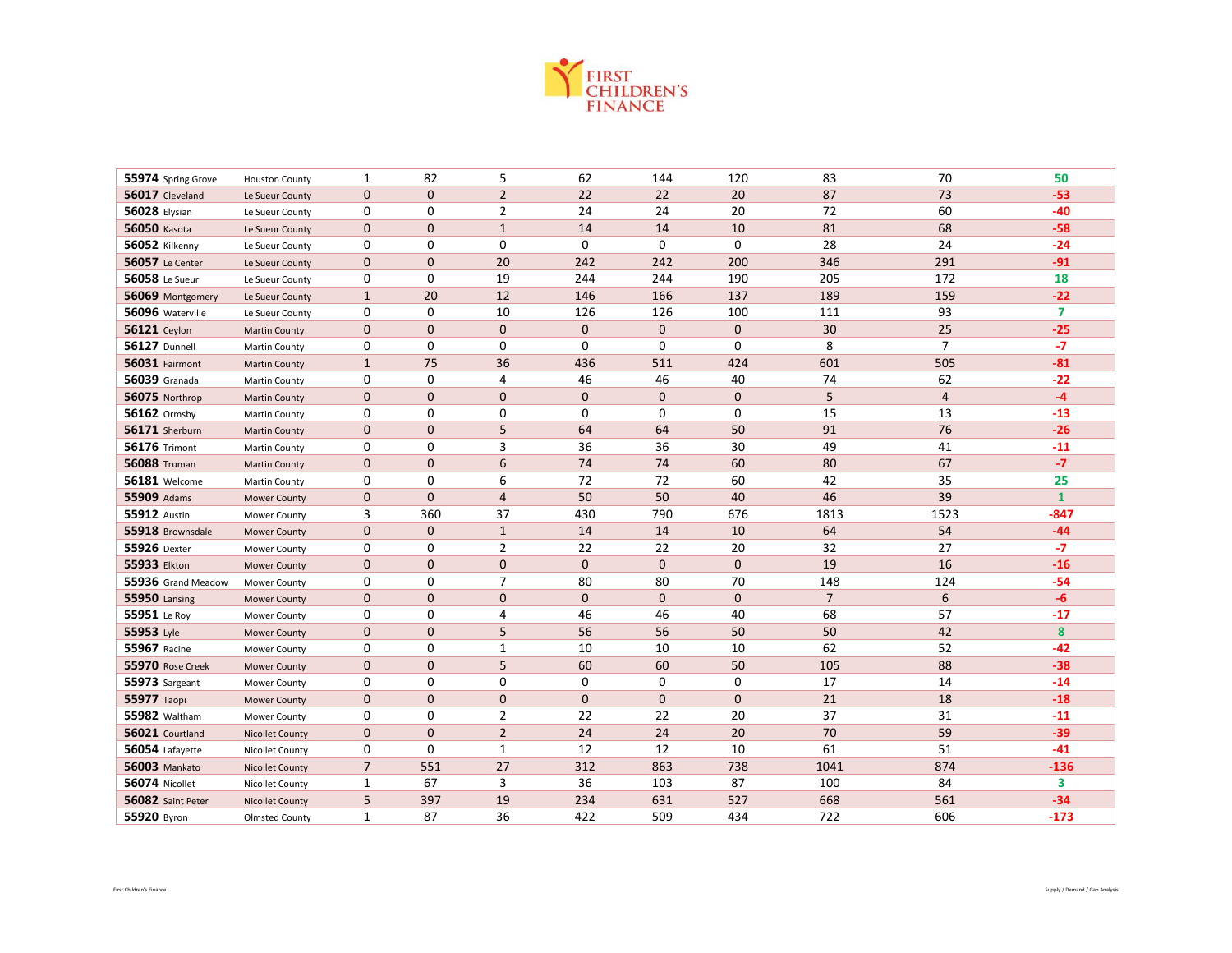

| 55929 Dover                          | <b>Olmsted County</b> | $\mathbf 0$     | $\mathbf 0$    | $\overline{2}$ | 22             | 22           | 20           | 110          | 92           | $-72$        |
|--------------------------------------|-----------------------|-----------------|----------------|----------------|----------------|--------------|--------------|--------------|--------------|--------------|
| 55934 Eyota                          | <b>Olmsted County</b> | 1               | 77             | 16             | 184            | 261          | 225          | 177          | 149          | 77           |
| <b>55960</b> Oronoco                 | <b>Olmsted County</b> | $\mathbf 0$     | $\mathbf{0}$   | 5              | 62             | 62           | 50           | 218          | 183          | $-133$       |
| 55904 Rochester                      | <b>Olmsted County</b> | 7               | 399            | 64             | 758            | 1157         | 979          | 1823         | 1531         | $-552$       |
| 55906 Rochester                      | <b>Olmsted County</b> | $6\phantom{1}6$ | 473            | 27             | 312            | 785          | 672          | 1019         | 856          | $-184$       |
| 55902 Rochester                      | <b>Olmsted County</b> | 6               | 699            | 26             | 308            | 1007         | 854          | 1193         | 1002         | $-148$       |
| 55905 Rochester                      | <b>Olmsted County</b> | $\mathbf 0$     | $\mathbf{0}$   | $\mathbf{0}$   | $\overline{0}$ | $\mathbf{0}$ | $\mathbf{0}$ | 0            | $\mathbf{0}$ | $\mathbf{0}$ |
| 55901 Rochester                      | <b>Olmsted County</b> | 20              | 2456           | 139            | 1582           | 4038         | 3478         | 3866         | 3247         | 230          |
| 55976 Stewartville                   | <b>Olmsted County</b> | $\mathbf 0$     | $\mathbf{0}$   | 33             | 388            | 388          | 330          | 518          | 435          | $-105$       |
| 55019 Dundas                         | <b>Rice County</b>    | 0               | 0              | 5              | 56             | 56           | 50           | 149          | 125          | $-75$        |
| 55021 Faribault                      | <b>Rice County</b>    | $\overline{2}$  | 213            | 54             | 602            | 815          | 721          | 1147         | 963          | $-242$       |
| 55046 Lonsdale                       | <b>Rice County</b>    | 0               | 0              | 25             | 266            | 266          | 250          | 505          | 424          | $-174$       |
| 55052 Morristown                     | <b>Rice County</b>    | $\mathbf 0$     | $\mathbf{0}$   | 5              | 58             | 58           | 50           | 77           | 65           | $-15$        |
| 55053 Nerstrand                      | <b>Rice County</b>    | 0               | $\mathbf 0$    | $\mathbf{1}$   | 10             | 10           | 10           | 60           | 50           | $-40$        |
| 55057 Northfield                     | <b>Rice County</b>    | $6\phantom{1}6$ | 472            | 25             | 292            | 764          | 651          | 1018         | 855          | $-204$       |
| <b>55087</b> Warsaw                  | <b>Rice County</b>    | 0               | 0              | 0              | 0              | 0            | 0            | 59           | 50           | -50          |
| <b>55088</b> Webster                 | <b>Rice County</b>    | $\mathbf 0$     | $\mathbf{0}$   | $\mathbf{1}$   | 10             | 10           | 10           | 89           | 75           | $-65$        |
| 55307 Arlington                      | <b>Sibley County</b>  | 0               | 0              | 12             | 140            | 140          | 120          | 232          | 195          | $-75$        |
| <b>55334 Gaylord</b>                 | <b>Sibley County</b>  | $\mathbf 0$     | $\mathbf{0}$   | 12             | 150            | 150          | 120          | 132          | 111          | 9            |
| 55335 Gibbon                         | <b>Sibley County</b>  | 0               | $\mathbf 0$    | 4              | 46             | 46           | 40           | 160          | 134          | $-94$        |
| <b>55338</b> Green Isle              | <b>Sibley County</b>  | $\mathbf 0$     | $\mathbf{0}$   | $\overline{4}$ | 50             | 50           | 40           | 42           | 35           | 5            |
| 56044 Henderson                      | <b>Sibley County</b>  | 0               | $\Omega$       | 5              | 66             | 66           | 50           | 133          | 112          | $-62$        |
| 55366 New Auburn                     | <b>Sibley County</b>  | $\mathbf 0$     | $\mathbf{0}$   | $\mathbf 0$    | 0              | $\mathbf{0}$ | $\mathbf{0}$ | 17           | 14           | $-14$        |
| 55396 Winthrop                       | Sibley County         | 0               | 0              | $\overline{7}$ | 88             | 88           | 70           | 132          | 111          | $-41$        |
| 55917 Blooming Prairie Steele County |                       | $\mathbf 0$     | $\mathbf{0}$   | 13             | 154            | 154          | 130          | 193          | 162          | $-32$        |
| 56026 Ellendale                      | <b>Steele County</b>  | 0               | $\mathbf 0$    | $\overline{7}$ | 84             | 84           | 70           | 119          | 100          | $-30$        |
| 56046 Норе                           | <b>Steele County</b>  | $\mathbf 0$     | $\mathbf{0}$   | $\mathbf{0}$   | 0              | $\mathbf{0}$ | $\mathbf{0}$ | 9            | 8            | $-8$         |
| <b>55049</b> Medford                 | <b>Steele County</b>  | 0               | 0              | $\overline{7}$ | 88             | 88           | 70           | 210          | 176          | $-106$       |
| 55060 Owatonna                       | <b>Steele County</b>  | $\overline{7}$  | 727            | 92             | 1092           | 1819         | 1538         | 1589         | 1335         | 203          |
| 55932 Elgin                          | Wabasha County        | 0               | 0              | 9              | 106            | 106          | 90           | 157          | 132          | $-42$        |
| <b>55945 Kellogg</b>                 | Wabasha County        | $\mathbf 0$     | $\mathbf 0$    | $\mathbf{1}$   | 12             | 12           | 10           | 47           | 39           | $-29$        |
| <b>55041</b> Lake City               | Wabasha County        | 0               | 0              | 20             | 230            | 230          | 200          | 440          | 370          | $-170$       |
| <b>55956</b> Mazeppa                 | Wabasha County        | $\mathbf 0$     | $\mathbf{0}$   | $\mathbf{0}$   | 0              | $\mathbf{0}$ | $\mathbf{0}$ | 125          | 105          | $-105$       |
| 55957 Millville                      | Wabasha County        | 0               | 0              | 0              | 0              | 0            | 0            | 40           | 34           | $-34$        |
| 55964 Plainview                      | Wabasha County        | $\overline{2}$  | 73             | 23             | 274            | 347          | 292          | 324          | 272          | 20           |
| 55968 Reads Landing                  | Wabasha County        | 0               | $\mathbf 0$    | $\mathbf{1}$   | 12             | 12           | 10           | $\mathbf{1}$ | $\mathbf{1}$ | 9            |
| 55981 Wabasha                        | Wabasha County        | $\mathbf{0}$    | $\mathbf{0}$   | 9              | 104            | 104          | 90           | 116          | 97           | $-7$         |
| 55991 Zumbro Falls                   | Wabasha County        | 0               | 0              | $\overline{2}$ | 22             | 22           | 20           | 45           | 38           | $-18$        |
| 56048 Janesville                     | <b>Waseca County</b>  | $\mathbf{0}$    | $\overline{0}$ | 11             | 130            | 130          | 110          | 269          | 226          | $-116$       |